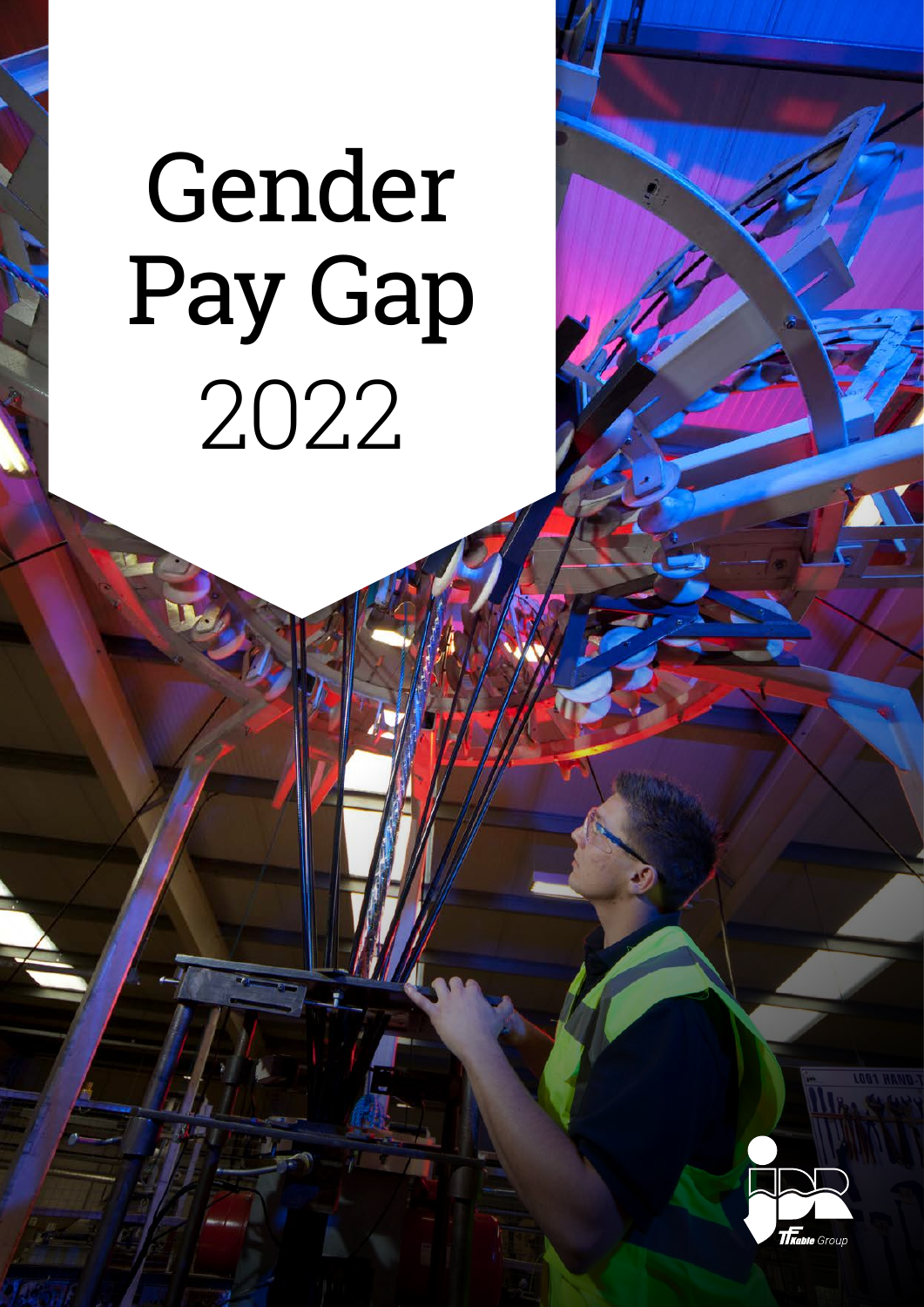## Introduction

### **This report sets out the information and data of the gender pay gap at JDR Cable Systems Ltd (JDR) for 2021.**

Our commitment to reviewing and understanding our gender pay gap continues to support our dedication to promoting a supportive culture to improve diversity and inclusion across our Company.

Although our gender pay gap reduced over the last 12 months, we recognise it is a long term commitment that forms part of our continuous business improvement initiative.

As part of our growth, our new facility in Cambois, Blyth will open by 2024 which will provide opportunities to welcome new talent into JDR and opportunities for our accomplished employees to progress professionally.

 $M_{\rm b}$ 

James Young Chief Strategy & Compliance Officer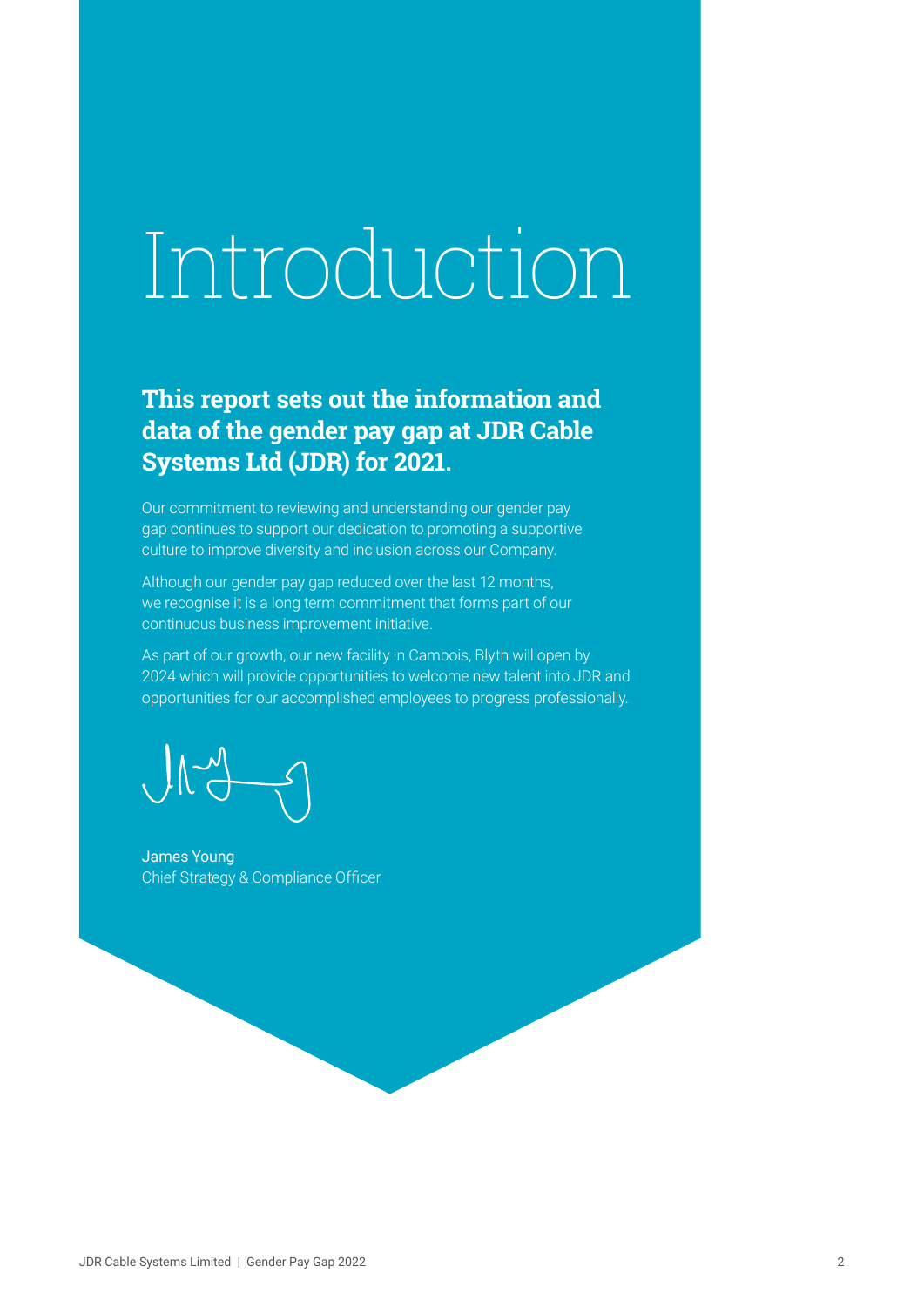## Gender pay gap

Under legislation that came into force in April 2017, UK employers with more than 250 employees are required to annually publish their gender pay gap data by 4th April each year.

A gender pay gap is a measure of the difference in the average pay of men and women working for an organisation, regardless of the nature of their work.

It is different from an equal pay comparison, which involves a direct comparison of two or more people carrying out the same, similar or equivalent jobs.

## How the results are calculated

Employers are required to publish their gender pay gap using six calculations. Four of those calculations are required to use a 'mean' and 'median' calculation. Reporting both 'mean' and 'median' figures provides a broad view of the gender pay gap.

#### **The 'Mean' calculation**

The mean is calculated by adding up the total pay of employees and dividing by the number of employees in the list. This calculation is completed separately for men and women and the totals are compared.

While useful, this average may be skewed by a small number of high or low earners.

#### **The 'Median' calculation**

The median is the number which is in the middle of a ranking of pay from lowest to highest. This calculation is also completed separately for men and women and the middle figure of each group is compared. Statisticians tend to prefer this as a view of 'typical' pay, as extremes of low and high pay do not affect the median.

Unlike the 'mean', the 'median' is not susceptible to positive or negative skewing from small numbers of high or low earners. We believe the 'median' is best used in conjunction with the 'mean' to interpret how JDRs pay is distributed among its employees.

Under legislation that came into force in April 2017, UK employers with more than 250 employees are required to annually publish their gender pay gap data by 4<sup>th</sup> April each year.

**Kable Group**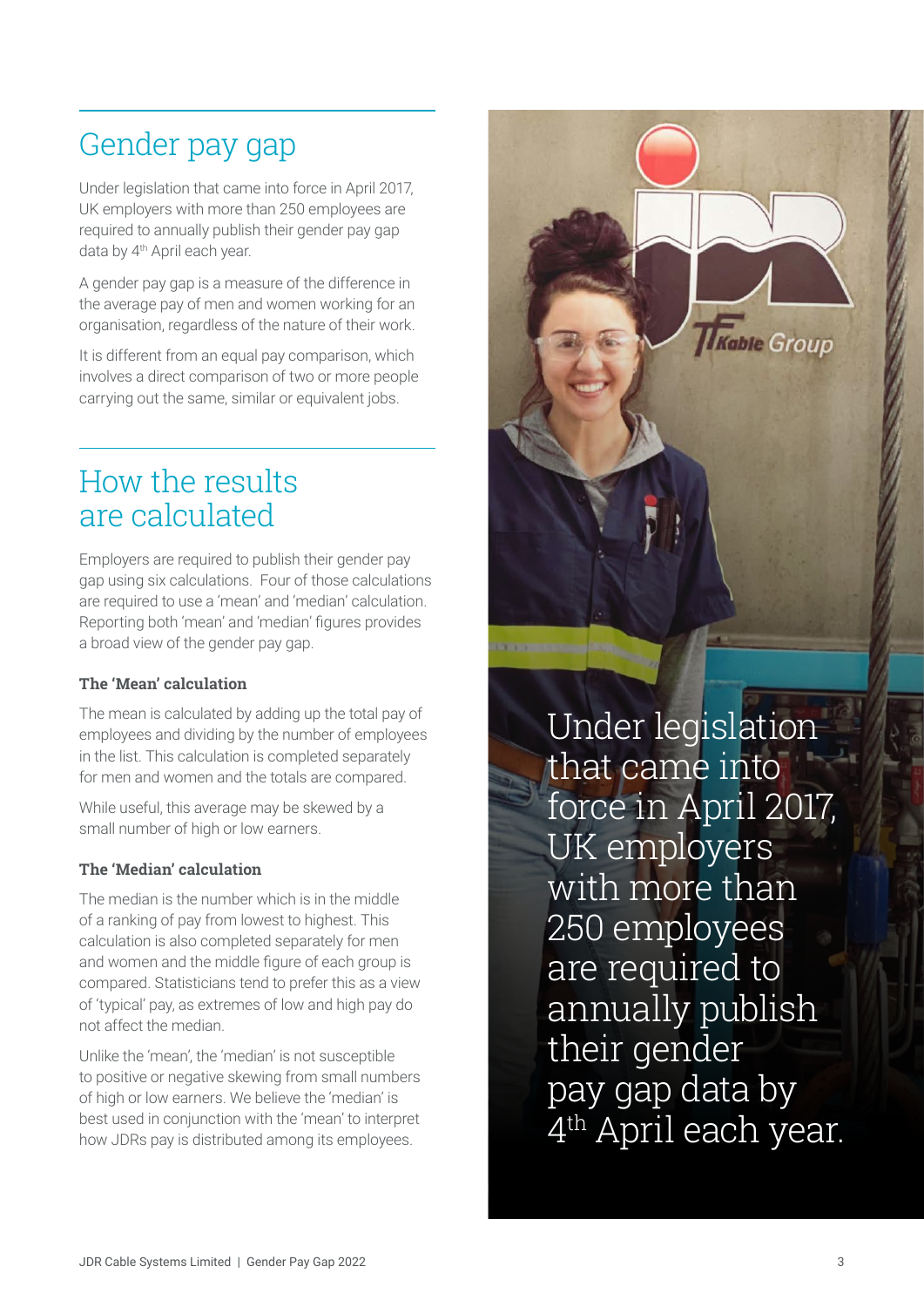## JDR gender pay gap figures 2021

The information in this section sets out the overall gender pay gap and bonus gap of our UK workforce, as of 5th April 2021.

The data that we have used to provide the JDR gender pay gap figures has been obtained from our existing HR and payroll records. This does not involve publishing individual colleagues' information or data.

#### **JDR's statutory GPG figures**

#### Mean gender pay gap: 14.7%

This shows the difference in the average hourly rate of pay between men and women

#### Median gender pay gap: 9.5%

This shows the difference in the middle ranked pay between men and women

#### **Our bonus statistics**

#### Mean bonus gender gap: 49.8%

This shows the difference in the average total amount of bonus payments made to men and women in the 12 months to 5<sup>th</sup> April 2021

#### Median bonus gender gap: 42.8%

This shows the difference in the middle ranked bonus payments made to men and women in the 12 months to 5<sup>th</sup> April 2021

#### **In the 12 months to 5th April 2021:**



#### **Our quartile ranges**

The proportion of men and women in each quartile band:



This shows the percentage of men and women in each pay quartile. Quartiles are calculated by listing the rates of pay for each colleague across JDR from lowest to highest, before splitting that list into four equal-sized groups and calculating the percentage of men and women in each.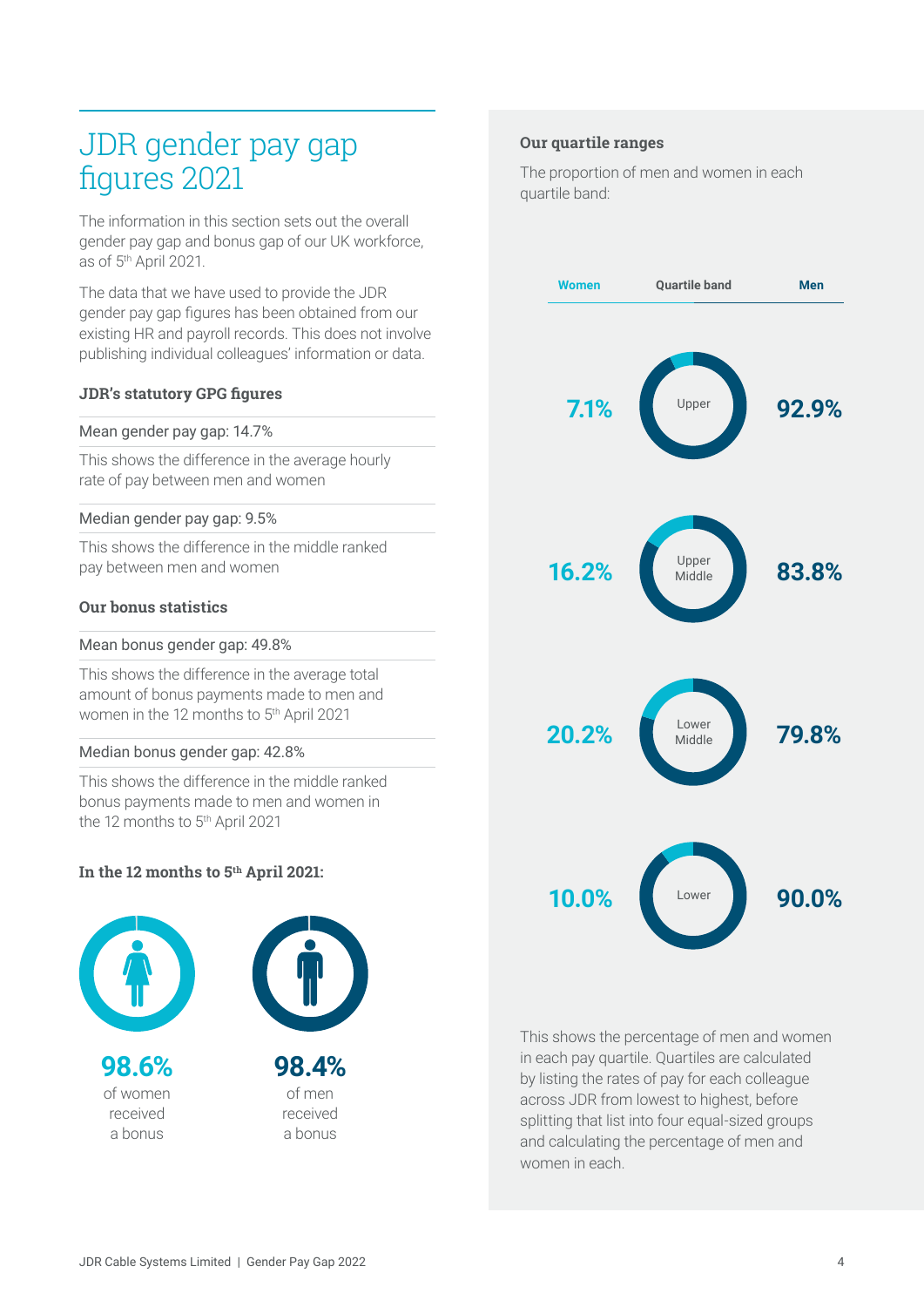## Understanding the JDR gender pay gap

JDR has a positive gender pay gap, but there will always be objective and legitimate reasons for pay disparity such as application of knowledge from length of service and performance in a role.

Our biggest challenge for the future will be addressing the high proportion of male colleagues in senior and management roles, a common situation inherent of historical male dominance in the industry.

These roles justifiably attract higher salaries, bonuses and allowances and female underrepresentation continues to be the main driving factor influencing our positive gender pay gap.

In line with our Diversity and Equality Policy and our People value, we will continue to build on the firm foundations already established and continue to positively influence diversity and inclusion across the Company and minimise barriers that deter underrepresented employee groups from applying for professional and rewarding roles.

The foundations already laid out are being demonstrated through many of our female employees holding roles in professional disciplines, with corresponding salaries, in Production, Design Engineering, Legal, Human Resources and Finance. This is why our median gender pay gap continues to be smaller than our mean gender pay gap.

## Reflections on 2021

Although the pandemic created its own operational challenges to overcome we didn't lose focus on our commitment to our employees.

We remained dedicated to our employee's wellbeing to ensure they continued to be appropriately supported. The introduction of our Hybrid Working Policy and a variation to start and finishing times has empowered our employees with the opportunity to work more flexibly; reducing a known barrier for females applying for roles or progressing to senior positions.

We also made our first venture into apps through the adoption of a wellbeing app which was rolled out to all our employees

por

always

We also made our first venture into apps through the adoption of a wellbeing app which was rolled out to all our employees, with positive feedback received.

Our turnover rate remained favourable during the pandemic which may be encouraging as a Company; however, this has limited our opportunities for females to progress their careers within JDR as there have been few roles to progress to.

We understand the key to maintaining a small gender pay gap is to address the underrepresentation of females at JDR and for this reason JDR continues to work with schools and support STEM events for the engineers of the future that will one day progress to senior roles in years to come.

Highlights of initiatives aimed at reducing our gender pay gap include:

- Partnering with local primary schools to create a STEM mentoring group
- Exhibiting at the Bring it On: The North East Exhibition for Future Engineers and National Apprenticeship week
- Introduction of a Hybrid Working Policy and a variation to start and finishing times to support a positive work/life balance such as combining work with childcare responsibilities.
- Representation on government led initiatives to support the industry to encourage more females into the industry.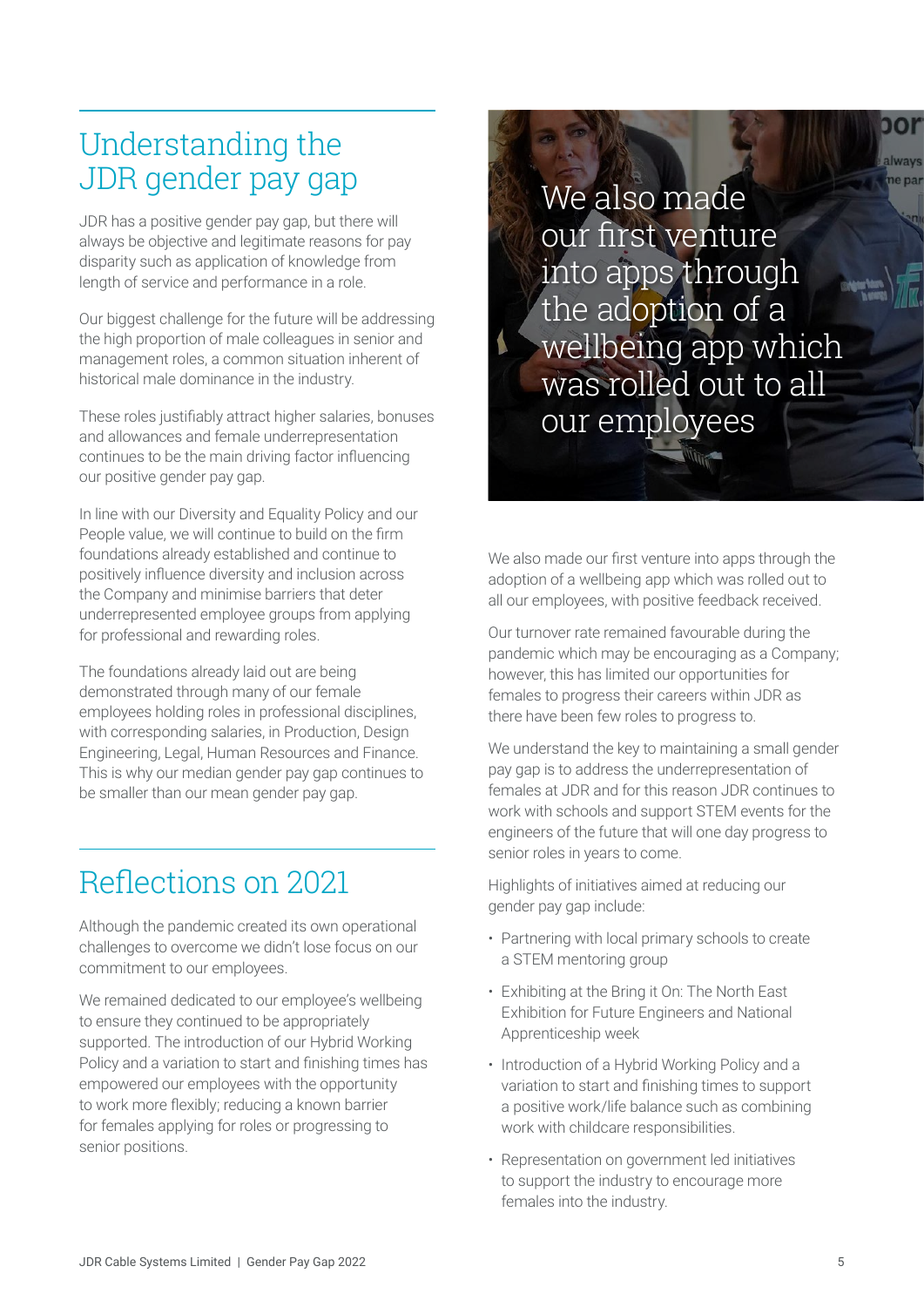## 2022 Focus

As pandemic restrictions are lifted, we look towards 2022 with optimism and enthusiasm for new opportunities for the Company and our employees.

The lifting of restrictions will not change the socialeconomic barriers and occupational segregation that still deter females from applying for roles and progressing to higher level, and higher paid, roles.

As part of our continuous business improvement, we will continue to review our recruitment processes, policies and feedback through our Employee Forums to maintain best practice and continue to reduce the social-economic barriers and occupational segregation that contribute to a positive gender pay gap.

Recruitment will begin for our manufacturing facility in Cambois, Blyth, which will open by 2024. This will present fantastic opportunities for the talent in our Company to progress professionally and create openings for new employees, which we will encourage females to apply for, to contribute to our future business success and reduce our gender pay gap.

Through our annual employee personal development programme, we will work with employees with aspirations of progression and ensure they receive the support to prepare them for their future roles.

The STEM events we support are no longer limited to virtual presentations and 2022 will bring a welcome return to face to face events to meet and inspire the engineers of the future.

We are confident that the foundation laid in previous years will continue to positively influence our gender pay gap moving forward.